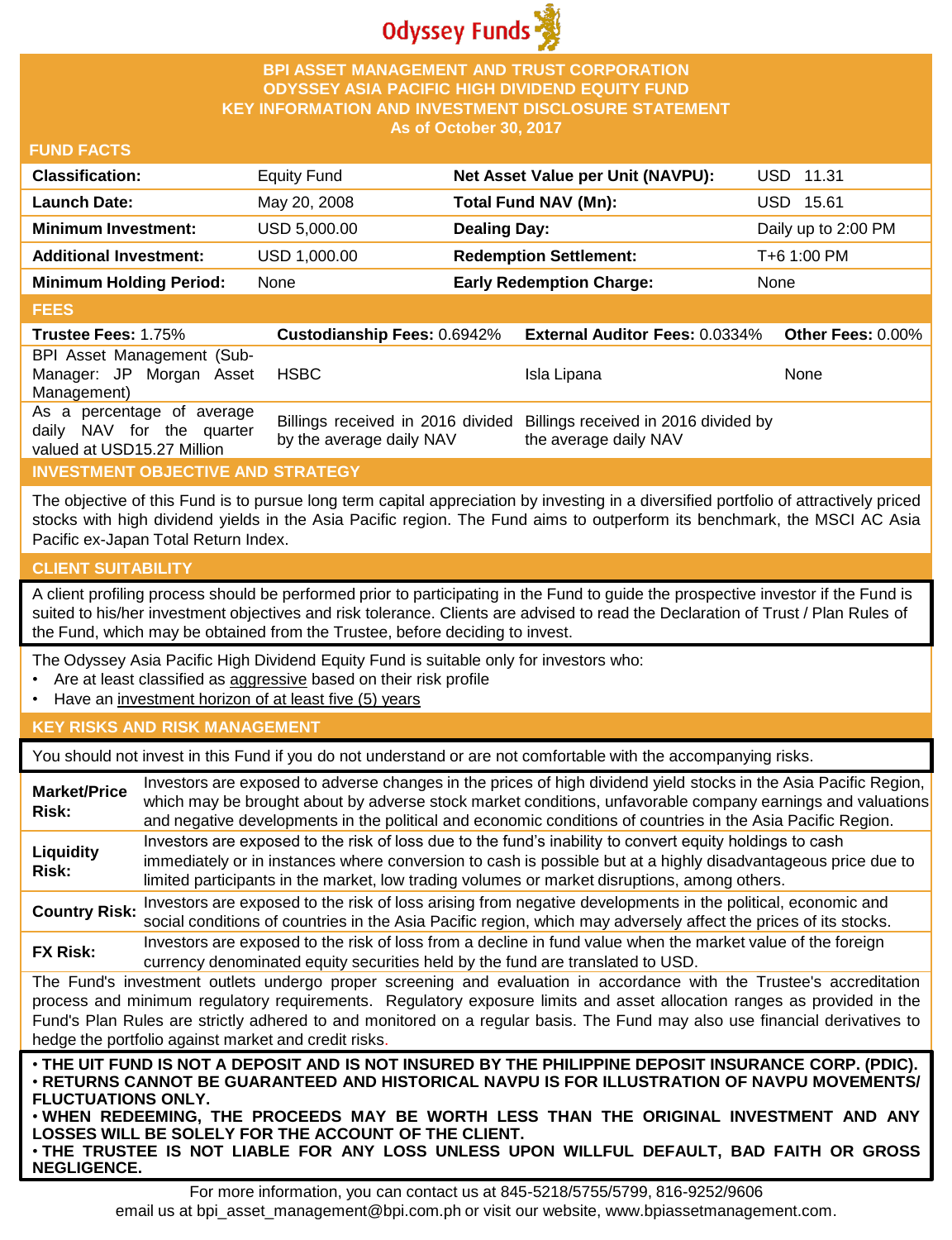## **FUND PERFORMANCE AND STATISTICS AS OF OCTOBER 30, 2017**

(Purely for reference purposes and is not a guarantee of future results)



| <b>CUMULATIVE PERFORMANCE (%) 1</b>    |            |       |         |       |         |                   |
|----------------------------------------|------------|-------|---------|-------|---------|-------------------|
|                                        | 1 mo       | 3 mos | 6 mos   | 1 YR  | 3 YRS   | S.I. <sup>5</sup> |
| Fund                                   | 2.72       | 0.62  | 6.40    | 14.59 | 7.82    | 13.10             |
| <b>Benchmark</b>                       | 3.68       | 4.43  | 14.67   | 27.35 | 23.00   | 45.20             |
| <b>ANNUALIZED PERFORMANCE (%) 1</b>    |            |       |         |       |         |                   |
|                                        | 1 YR       | 2 YRS | 3 YRS   | 4 YRS | 5 YRS   | S.I. <sup>5</sup> |
| Fund                                   | 14.59      | 9.00  | 2.54    | 2.69  | 3.38    | 1.31              |
| <b>Benchmark</b>                       | 27.35      | 17.20 | 7.14    | 6.35  | 7.38    | 4.02              |
| <b>CALENDAR YEAR PERFORMANCE (%) 1</b> |            |       |         |       |         |                   |
|                                        | <b>YTD</b> | 2016  | 2015    | 2014  | 2013    | 2012              |
| Fund                                   | 17.94      | 3.45  | $-9.91$ | 7.08  | $-5.41$ | 21.10             |
| <b>Benchmark</b>                       | 32.21      | 6.18  | $-9.47$ | 3.71  | 2.65    | 22.75             |

#### **PORTFOLIO COMPOSITION**

| <b>Allocation</b>                      | % of Fund     |
|----------------------------------------|---------------|
| <b>Equities</b>                        | 97.34         |
| Cash                                   | 2.95          |
| Time deposits and money market         |               |
| Other receivables - net of liabilities | -0.29         |
| <b>Top Five Sector Holdings</b>        | % of Equities |
| Financials                             | 41.00         |
| Industrials                            | 11.40         |
| Utilities                              | 9.80          |
| <b>Real Estate</b>                     | 9.50          |
| <b>Information Technology</b>          | 8.30          |
| <b>Top Five Country Weightings</b>     | % of Equities |
| China                                  | 30.00         |
| Australia                              | 15.45         |
| Hong Kong                              | 13.56         |
| Taiwan                                 | 11.39         |
| Korea                                  | 10.88         |

# **NAVPU over the past 12 months** Highest 11.33 Lowest 2.57 **STATISTICS** Portfolio Beta 0.91 Volatility, Past 1 Year (%) <sup>2</sup> 7.95 Sharpe Ratio<sup>3</sup> 1.74 Information Ratio<sup>4</sup> and C<sub>2</sub>.51 Current Number of Holdings 69

#### <sup>1</sup>Returns are net of fees.

<sup>2</sup>Measures the degree to which the Fund fluctuates vis-à-vis its average return over a period of time.

<sup>3</sup>Used to characterize how well the return of a Fund compensates the investor for the level of risk taken. The higher the number, the better.

<sup>4</sup>Measures reward-to-risk efficiency of the portfolio relative to the benchmark. The higher the number, the higher the reward per unit of risk.

<sup>5</sup>Since inception.

6 Includes accrued income, investment securities purchased, accrued expenses, etc.

\*Declaration of Trust is available upon request through branch of account.

## **TOP TEN HOLDINGS**

| Name                                              | % of Equities |
|---------------------------------------------------|---------------|
| Korea Electric Power                              | 4.95          |
| CK Hutchison Holdings                             | 4.94          |
| Bangkok Bank                                      | 4.84          |
| DBS Group Holdings                                | 4.17          |
| HSBC Holdings                                     | 4.16          |
| <b>CNOOC</b>                                      | 4.14          |
| Australia and New Zealand<br><b>Banking Group</b> | 3.96          |
| China Mobile                                      | 3.16          |
| Yuanta Financial Holdings                         | 3.04          |
| Amcor                                             | 2.83          |

## **RELATED PARTY TRANSACTIONS\***

The Fund has no transactions and outstanding investments with entities related to BPI Asset Management and Trust Corporation (BPI AMTC).

\* Related party in accordance with BPI AMTC's internal policy.